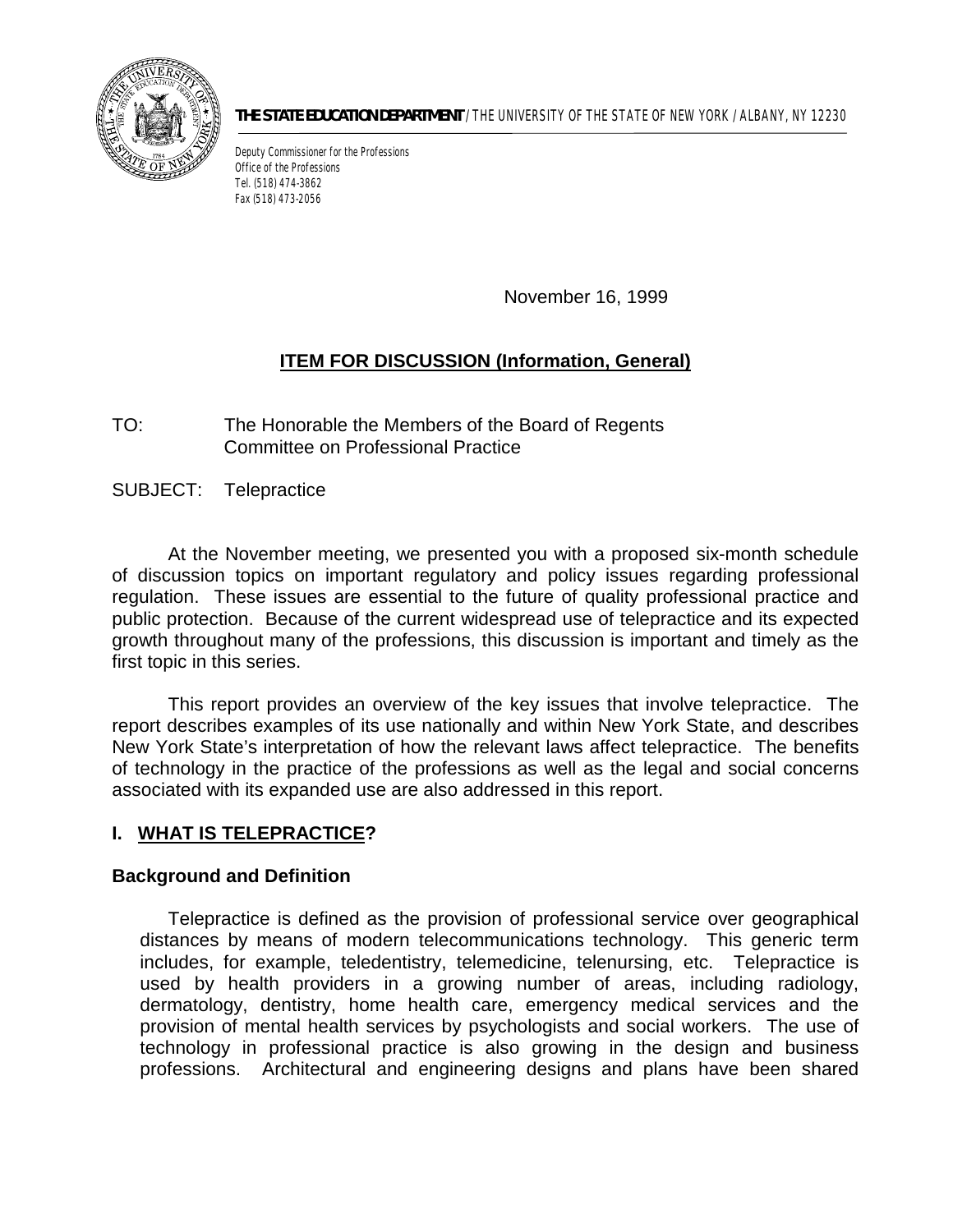across state and national borders for some time. For example, the real-time<sup>1</sup> transfer design (CAD) programs were developed in the 1970s. In the accounting field, the proliferation of national and international firms, coupled with the computerization of accounting reports, both require and enable the type of instantaneous interaction that of designs and design changes has grown steadily since electronic computer assisted advanced technology is able to provide.

 Telepractice is not a new phenomenon, despite the surge of attention it has received in recent years. Telepractice has occurred in various forms for more than 30 years, including its use by the National Aeronautics and Space Administration (NASA) to monitor the physical status of astronauts during missions beginning in the 1960s. Using technology as a tool in the practice of the professions, however, has grown dramatically in the last five years.

 Often, technology is used when the need for professional services is geographically areas, in close proximity to major research facilities, design firm headquarters and mismatched with the supply or when there are only a few sites nationally or internationally where "cutting edge" expertise can be accessed. Architectural, engineering, accounting and health care specialists often practice in large metropolitan health centers. Consumers living in rural or underserved urban areas frequently have little access to the specialized cutting edge services available at these sites.

 medical data, etc.) The increased use of technology in day-to-day practice, highlighted Many professionals have also incorporated certain technologies as tools they regularly use in the course of providing services to patients or clients who are not physically in their office. For many years, physicians, nurses and dentists provided advice over the phone and/or used fax machines to transmit information (prescriptions, by the explosion of Internet access and use, has thrust the issue of telepractice squarely onto the professional regulatory agenda.

#### **Telepractice Applications**

1

 disciplinary professional research and training. Given the jurisdiction of the Board of provider. In this context, telepractice has four basic components: data, expertise, distance, and the electronic transmission of one or both of the first two. It includes the Telepractice can take on many forms, including its use for intra- and inter-Regents, our primary focus is on the use of telecommunications technology to deliver professional services to a patient or client who is located at a distance from the delivery of images, sound, text, and graphical data via telephone, facsimile, Internet and/or video conferencing. The technology is primarily applied in two ways:

 $<sup>1</sup>$  The video image is transmitted at the same time as it occurs and within the same timeframe.</sup>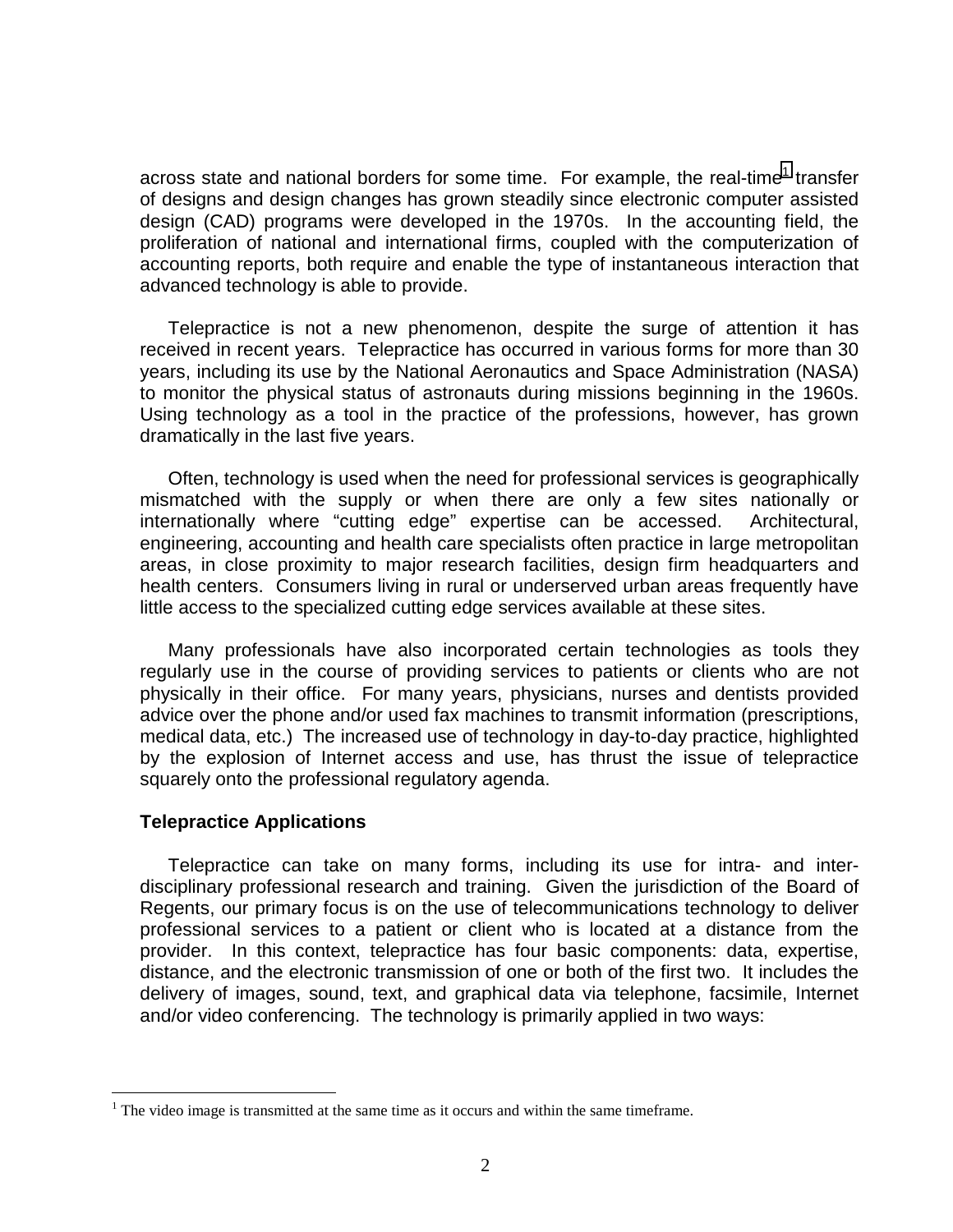- at a distance for use in consultation, review or diagnosis. For example, radiological feedback and reaction from a field project in the Middle East to the headquarters of  $\bullet$  One application is through the expanded use of electronic mail, where text information and individual, static images are transmitted to the professional located images may be transmitted from an associate in a remote location for assessment at a major medical center, or construction details may be e-mailed for faster an architectural firm in Manhattan.
- The other application is more interactive. This approach may include like in a face-to-face session, but without direct physical contact. As a result of the teleconferencing along with a video image that is instantaneously displayed to the professional for consultation, review, and diagnostic purposes. During the transmission, the professional may converse with the client or patient so that multiple tasks can be performed and recorded during the session. These tasks might include taking a medical history and/or reading an X-ray of an injury, much technology, a consultation can involve broad input, be participatory, and can connect those in remote regions with medical, financial or design professional services in centralized urban centers.

## **II. WHAT IS THE IMPACT OF NEW YORK STATE LAW ON TELEPRACTICE?**

 licensed professionals are responsible for adhering to the same laws, rules and telepractice as they are when practicing without the use of technology over a distance. This understanding is essential to ensure public protection and the integrity of the In accordance with New York State statute, full licensure and current registration are required of any professional who practices in New York State. All New York State regulations and for upholding the same standards and competencies when engaging in professions.

 professionals licensed in other jurisdictions may practice in New York State when In the practice of medicine and dentistry, Education Law includes specific provisions permitting occasional consultations by physicians and dentists licensed in their home state (Education Law Section 6526(3) for medicine, and Section 6610(5) for dentistry). This consultation exemption statutorily establishes the extent to which these engaged in consulting arrangements.

 This regulatory approach is premised on the prohibition in law against professional practice in New York by anyone who is not licensed in this State. This premise is based on the need to adhere to the requirements for admission to the professions and to the Regents to insure maximum public protection. As the use of technology in professional standards for professional practice developed by the Legislature and the Board of practice evolves and expands, the Regents and the Department will continue to provide guidance on how to apply current laws and regulations and suggestions for additional or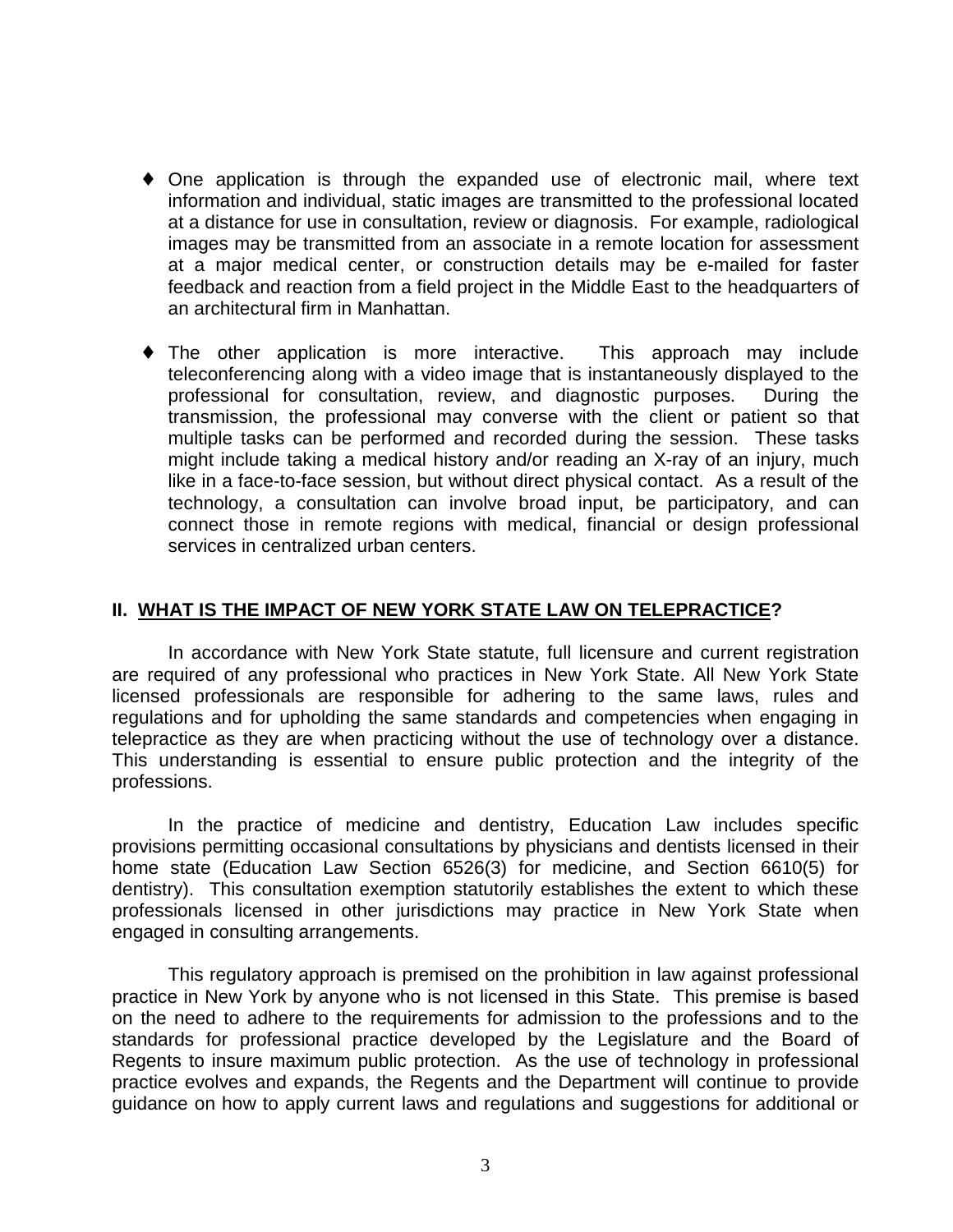alternate legislation and regulation to maintain the safe and accessible practice of the professions.

 California and Colorado. The levels of regulation vary greatly by state. For example, Texas, California and Florida, similar to New York, require full licensure to perform any function relating to patient care, with some exceptions for consultation in some instances. Other states that regulate telepractice in medicine include Texas, Oregon, Florida, Oregon has created a special type of license for telepractitioners. Other states are exploring the issue of telepractice and in general, how to regulate it.

## **III. POTENTIAL PUBLIC BENEFITS**

 Technology may increase a professional's ability to deliver a broad range of services in a wide variety of locations. The following are just a few examples of how technology is being used by professionals in our State and nationally:

- Linking physicians doing clinical research together, despite geographical separation, allowing them to share patient records and diagnostic images;
- Enabling a group of teenage epileptic boys in a rural area to meet as a group by teleconferencing. Since the teleconferencing equipment remains in each home, the psychologist can also work with the individual families, who would otherwise not be available;
- via the transmission of images to key medical centers for long distance • Fine-tuning management and allocation of rural health care emergency services evaluation and/or triage by appropriate medical specialists;
- Using the Internet to electronically transmit financial statements;
- Improving professional opportunities for rurally-based professionals, made possible by linking several offices or institutions together with the sponsoring professional school;
- Psychologists administering standardized tests by computer, which are transmitted to out-of-state testing companies, incorporating the findings into the evaluation and treatment decisions;
- Allowing homebound patients to receive home health care;
- Engineering and architectural sites using "robot" cameras for inspection purposes and mini-cameras for recording site inspections;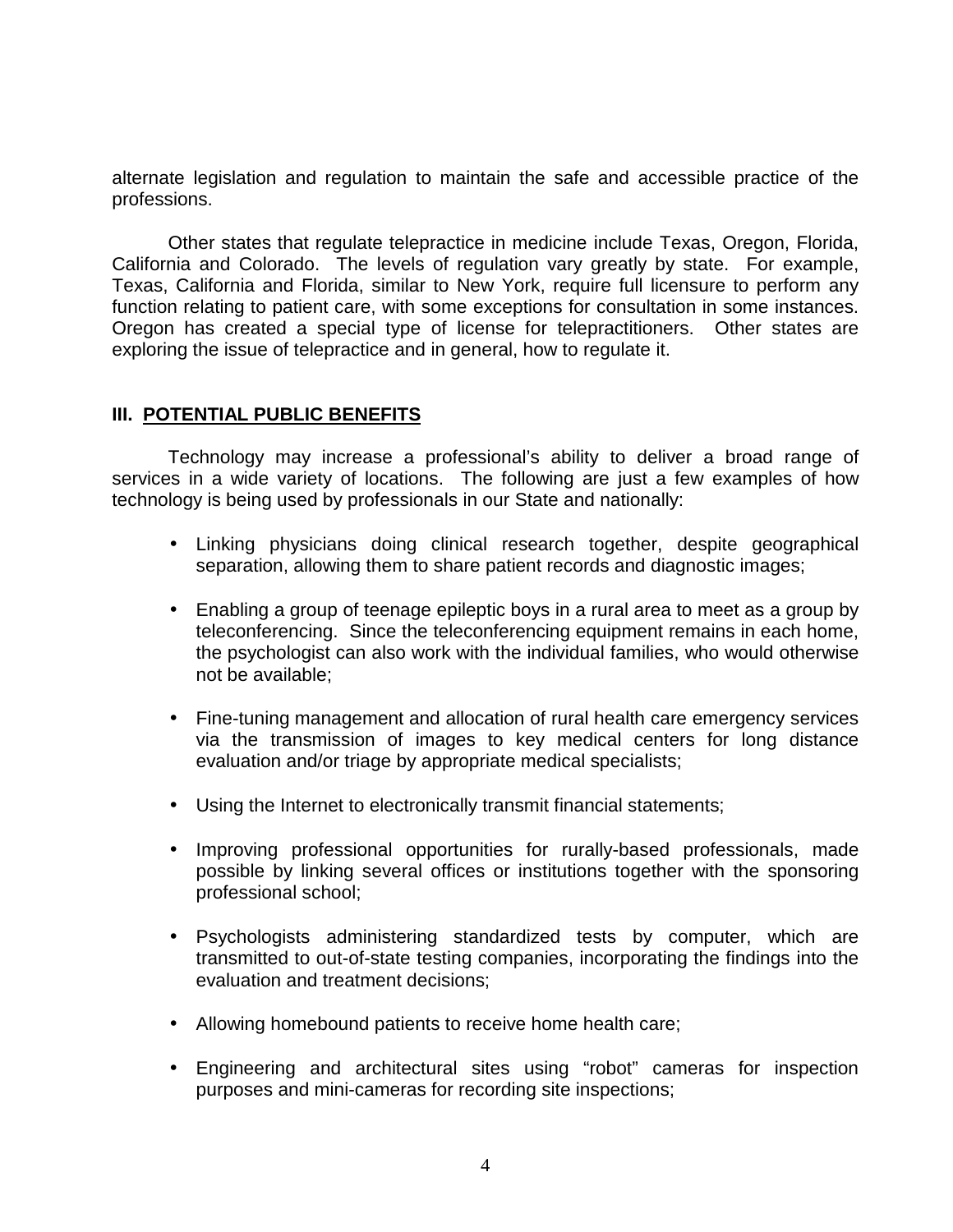- Linking health care professionals in correctional facilities to medical providers at major medical centers;
- Providing patient advisement via technology in the practice of nursing.

 Telepractice may improve the delivery, cost and accessibility of health care and other professional services. The following are examples of potential advantages in health care:

• Care can be delivered more quickly

 While it may take, in some instances, a day or so for an X-ray or report to be an accident in rural Monroe County to the radiologist in Rochester General delivered via the postal service, the same delivery can be done via the Internet or by facsimile in a matter of minutes or seconds. The implications for this are significant, especially when an emergency diagnosis is needed. Using the Internet to send an X-ray of a child's compound fractured wrist from the site of Hospital could potentially save that child from losing wrist mobility.

• Professional services may be delivered less expensively

 from a provider at a distant location. Similarly, a provider's cost for treating a pediatric dermatologists within miles, a child living in rural Essex County, examined by a pediatric dermatologist practicing at Mt. Sinai Hospital in New Using telepractice may reduce patient travel expense when treatment is needed patient through technology usually involves less overhead expense than an actual face-to-face visit. For example, even though there may not be any suffering from bromhidrosis (a rare, severe condition affecting the skin) could be York City without having to travel to Manhattan. Similarly, in the engineering profession, a multitude of design configurations that previously could only be transmitted via the postal service can now be transmitted instantly, and realtime changes can now be made in consultation with professionals located throughout the country.

• Telepractice will allow for the delivery of care to previously underserved areas

 radiologist at Memorial Sloan Kettering Hospital, for example, would be able to assist a member of the Iroquois nation in a rural area, remote from health care Rural and inner-city areas that are currently underserved by general practitioners, medical specialists and other health care providers will benefit from the technology that will allow their residents greater access to services. A centers.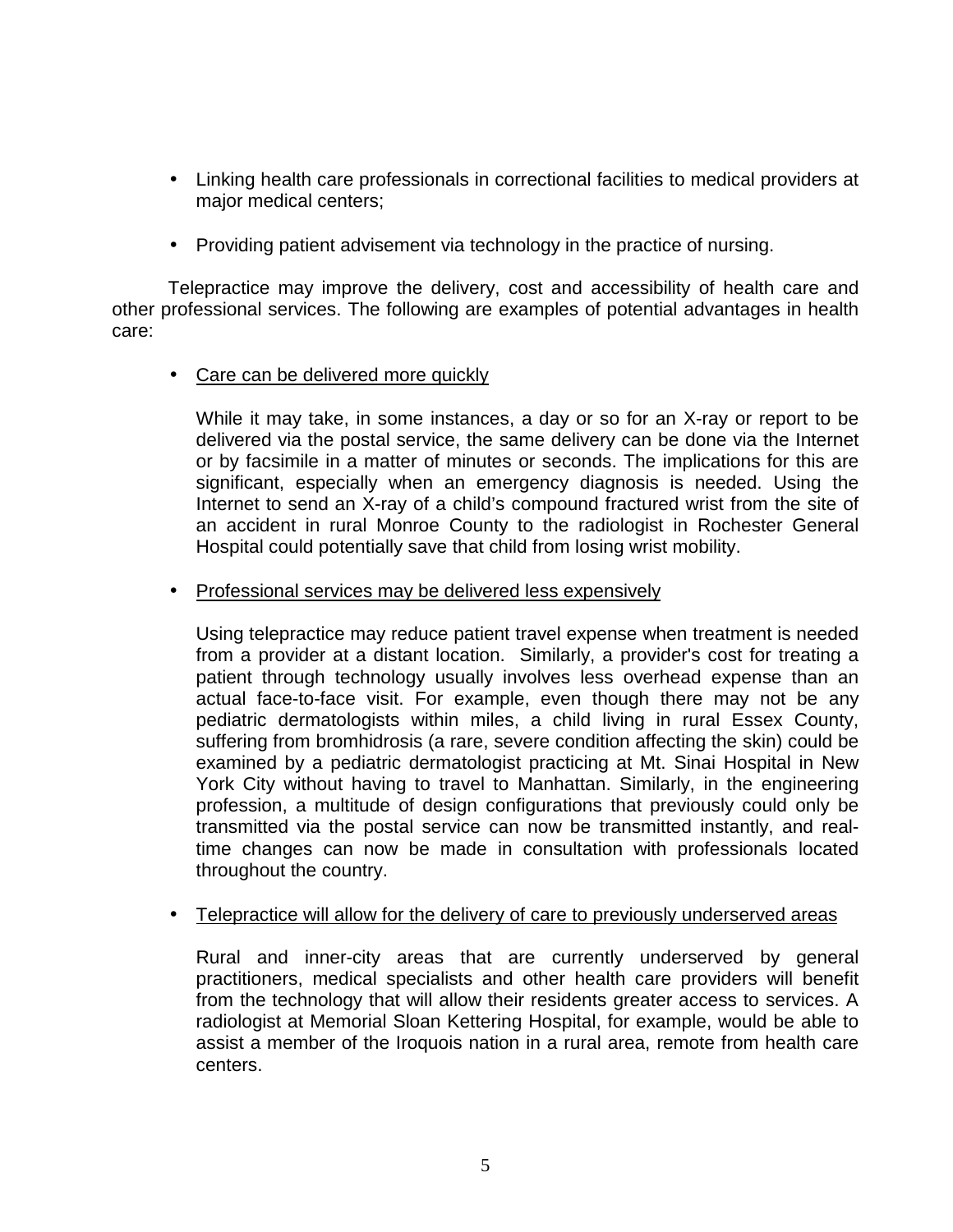• The quality of care may be improved with the use of telepractice

Both consumers and professionals now have access to resources beyond those available in their immediate area. A patient living in Elmira could have her lab tests immediately analyzed by a specialist in New York City.

 Many of these advantages were discussed and demonstrated during the 1997 demonstration teleconferenced from Samaritan Medical Center in Watertown to the Bar more frequently since that demonstration. The following examples of health care Regents Conference on the Professions when participants viewed an ultrasound Association in New York City. Telepractice applications have expanded and are used telepractice projects in the State conform to existing New York State licensure requirements and are indicative of the kinds of services being electronically delivered. Although these examples are drawn only from the health care field, examples in other professions abound.

- • *Mary Imogene Bassett Hospital, Cooperstown, New York* provides community-based care for disabled people in rural areas.
- • *CareNet State University of New York (SUNY) Health Science Center at Syracuse* – administers many projects aimed at improving patient care, medical education and research.
- problems and infectious diseases in inmates, in an effort to reduce the expense • *Department of Correctional Services Telemedicine Program* – operated in conjunction with Albany Medical Center, is used to treat dermatological and security risk of prisoner transport.
- • *Metropolitan Jewish Health System Telemedicine Project* provides home care services via telemedicine to Kings County in New York City.
- • *Telecare at ViaHealth*  based at Rochester General Hospital, focuses on developing emergency room telehealth, including trauma, surgery, stroke, rural to urban triage/transport issues, and ambulance telehealth. The emergency rooms of two city hospitals, including a trauma center and two rural hospitals, are linked, although they are 45 miles apart.
- • *Total Dental Access* a United States military program increases patient access to dental specialty care and treatment. It also promotes the development and application of distance learning for dental continuing education and training.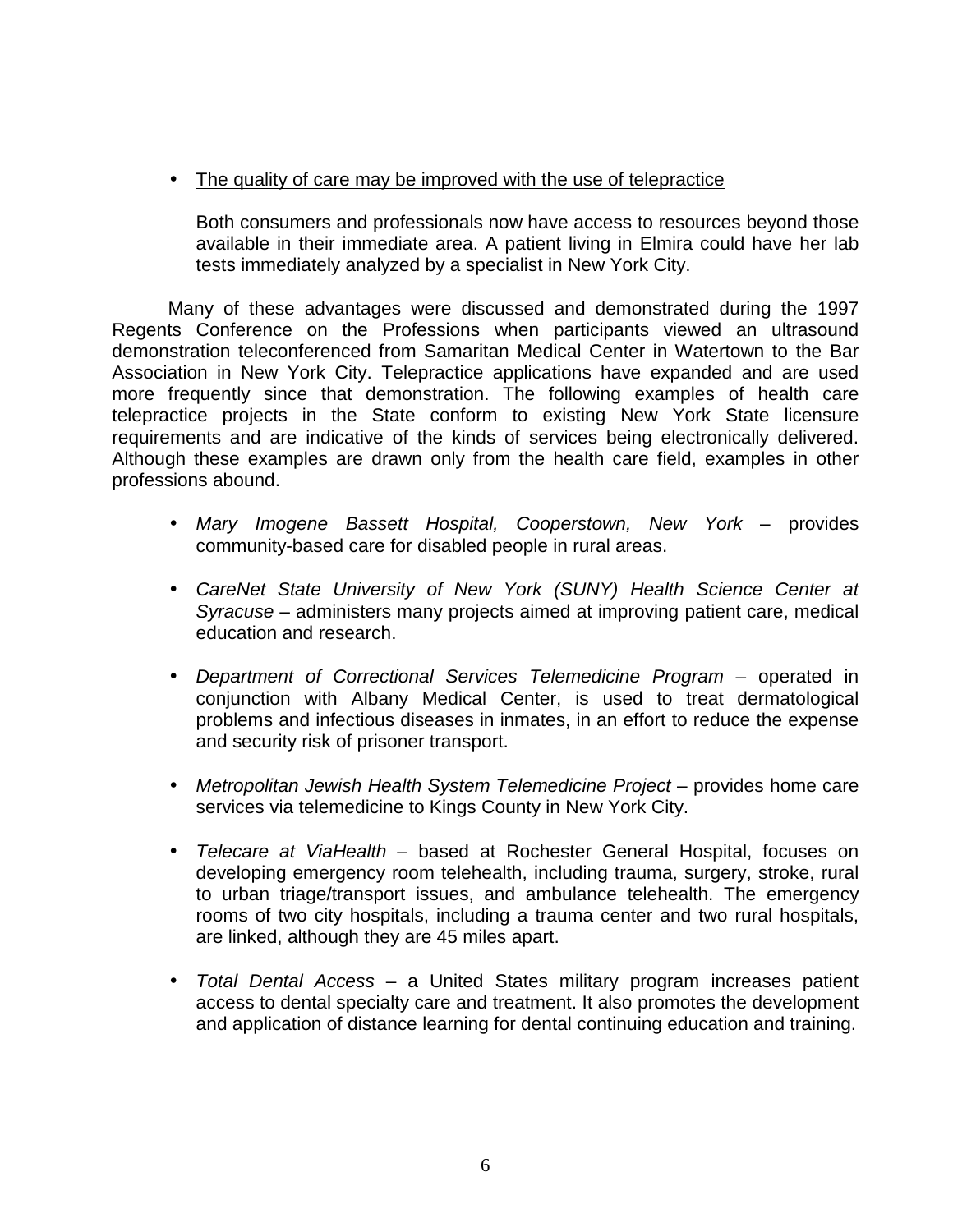# **IV. WHAT ARE THE CONCERNS ASSOCIATED WITH TELEPRACTICE**?

While there are many benefits for consumers and practitioners that drive the use of telepractice, there are also concerns and potential dangers associated with its use. Examples include:

## • Unauthorized/Negligent practice

 when an unlicensed person impersonates as a licensed professional over the Internet in New York State, accountable for serving a client in New York State through The first concern associated with this complex issue is the danger that may occur or during telepractice with another practitioner. The second issue concerns New York State's ability to hold a professional licensed in another jurisdiction, who is not licensed telepractice when those services are provided negligently or incompetently.

### • Substandard or "cut-rate" professional services

 provided over the Internet to New York citizens. Telepractice should supplement, not A related issue is the potential for "cut-rate" care or substandard services to be replace face-to-face provision of professional services when they are appropriate or desired by consumers. There is a risk that, to reduce costs, unethical or ill-prepared practitioners may cut corners in the delivery of care to New York State consumers through technology. We must ensure that the use of telepractice is not substituted for one-on-one direct service delivery when that is the more appropriate mode of care. We must also ensure that the standards used in telepractice are consistent with those employed in face-to-face professional practice.

## **Confidentiality**

 potential for discrimination against the patient. There is a risk that confidentiality might be breached if the electronic transmission of records is not secure. E-mail, like cellular encryption and security of data and by the use of encryption programs, now used Medical records and data available on items such as radiology reports, patient histories, or prescription records may contain information that could create the phones and faxes, is susceptible to electronic interception. The potential for compromised privacy often exists because of the presence of technicians and others who may participate in the consultation. There is also the risk of undetected alterations or deletions on electronic records. This is particularly critical with financial and medical records. This concern may be obviated by the adoption of federal standards for the voluntarily by many practitioners.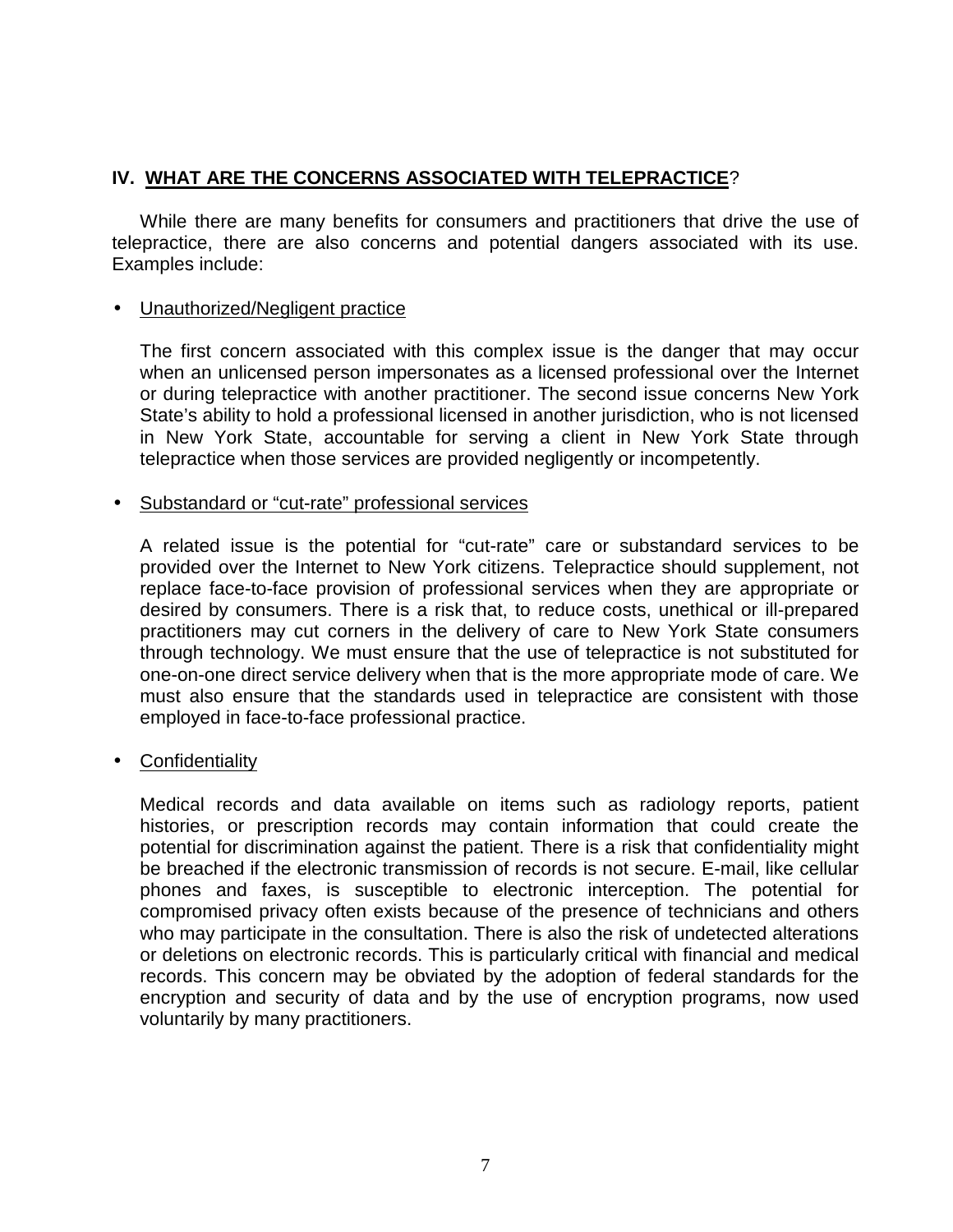## **V. CURRENT ACTIVITIES AND NEXT STEPS**

### **Notice to Licensees**

 mailed to all physicians, physician assistants and specialist assistants in April 1997 (copy arising concerning practice of the other professions via technology, the Department will additional practice issues, policy options and relevant information regarding telepractice A memorandum on the interpretation of the law as it relates to telemedicine was attached). Given the expansion of technology and an increasing number of questions provide further information and guidance to **all** currently registered licensees in a direct mailing early in 2000. This advisory will provide the Department's comprehensive analysis of the law as it relates to telepractice in the professions. Following that advisory, with the continuing advice and input of our State Boards and other stakeholders, SED will identify for this Committee's review.

### **Consultation with State Boards and Key Stakeholders**

 telepractice in the professions, we are also actively working with other states, jurisdictions, study approaches to these concerns. At the recent Council on Licensure Enforcement and States and Canada and solicited their cooperation and support in working together to In addition to working with our State Boards to more fully assess the role of enforcement agencies and professional associations to exchange information about and Regulation (CLEAR) Conference, I met with representatives from throughout the United address telepractice issues to ensure consistent implementation and enforcement. Since the possibilities with technology are limitless, it is essential that telepractice is approached in a coordinated way, not by any one state alone.

#### **Consumer Education**

 for the general public to understand the limitations of the information received via the rights and potential dangers. A major part of our planned consumer outreach project will be to ensure that consumers understand their rights regarding the use of technology in the delivery of professional services and, know how to access **legitimate** professional Since the use of technology can never be totally monitored, it is absolutely critical Internet, its impact on the services they receive, including confidentiality issues, consent services in New York State.

## **VI. Conclusion**

 provision of the best possible professional services. We must work with our State Boards It is not expected that telepractice will ever completely replace the one-on-one relationship between the professional and patient or client. History demonstrates that we must proactively address the advance of technology as it is applied to the practice of the professions. This approach is critical to ensure public protection while encouraging the